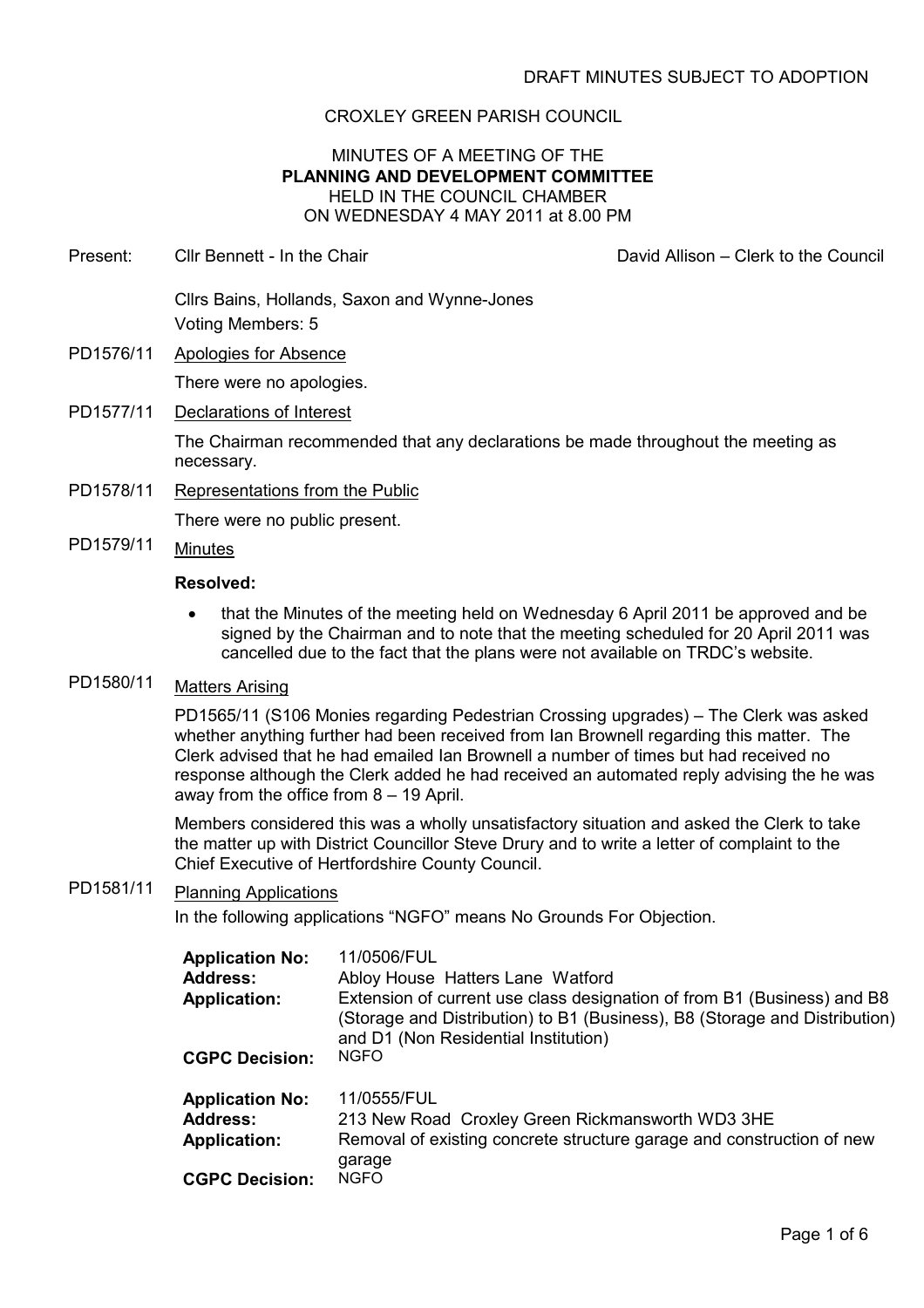| <b>Application No:</b><br><b>Address:</b><br><b>Application:</b>                          | 11/0564/FUL<br>West Lodge (Formerly The Cottage) Scots Mill Lane Croxley Green<br><b>Rickmansworth Hertfordshire</b><br>Partial demolition of house and garage with new two storey rear<br>extension, new detached garage and new pitched roofs to replace<br>existing flat roofs to single storey sections. New parking space in front of<br>new garage |  |
|-------------------------------------------------------------------------------------------|----------------------------------------------------------------------------------------------------------------------------------------------------------------------------------------------------------------------------------------------------------------------------------------------------------------------------------------------------------|--|
| <b>CGPC Decision:</b>                                                                     | <b>NGFO</b>                                                                                                                                                                                                                                                                                                                                              |  |
| <b>Application No:</b><br><b>Address:</b><br><b>Application:</b>                          | 11/0591/FUL<br>9 Frankland Road Croxley Green Rickmansworth WD3 3AS<br>Removal of existing garage. Erection of double storey side extension<br>together with extension to existing rear dormer                                                                                                                                                           |  |
| <b>CGPC Decision:</b>                                                                     | <b>NGFO</b>                                                                                                                                                                                                                                                                                                                                              |  |
| <b>Application No:</b><br><b>Address:</b><br><b>Application:</b><br><b>CGPC Decision:</b> | 11/0605/FUL<br>4 Old Barn Mews The Green Croxley Green Rickmansworth<br>Proposed orangery extension to rear elevation<br><b>NGFO</b>                                                                                                                                                                                                                     |  |
| <b>Application No:</b><br><b>Address:</b>                                                 | 11/0634/PDNTG<br>Grass Verge Near Junction With Lancing Way Baldwins Lane Croxley<br><b>Green Hertfordshire</b>                                                                                                                                                                                                                                          |  |
| <b>Application:</b>                                                                       | Removal of 10.56 metre H3G street pole and equipment cabinet.<br>Replacement with 12.5 metre 02/Vodafone street pole and equipment<br>cabinet. Development ancillary thereto                                                                                                                                                                             |  |
| <b>CGPC Decision:</b>                                                                     | <b>NGFO</b>                                                                                                                                                                                                                                                                                                                                              |  |
| <b>Application No:</b><br><b>Address:</b><br><b>Application:</b>                          | 11/0637/FUL<br>Unit 6 Millfield House Woodshots Meadow Watford Hertfordshire<br>Replacement of air conditioning units on roof. Installation of new air<br>conditioning on first floor                                                                                                                                                                    |  |
| <b>CGPC Decision:</b>                                                                     | <b>NGFO</b>                                                                                                                                                                                                                                                                                                                                              |  |
| <b>Application No:</b><br><b>Address:</b><br><b>Application:</b><br><b>CGPC Decision:</b> | 11/0664/FUL<br>1 Dugdales Croxley Green Rickmansworth Hertfordshire WD3 3JW<br>Proposed new dwelling with the demolition of existing single storey<br>extension to existing house and proposed single storey rear extension to<br>existing house<br><b>NGFO</b>                                                                                          |  |
|                                                                                           |                                                                                                                                                                                                                                                                                                                                                          |  |
| <b>Application No:</b><br><b>Address:</b><br><b>Application:</b>                          | 11/0668/FUL<br>Elm Tree House The Green Croxley Green<br>Two storey side extension, new garage, new porch and front and rear<br>dormers to existing house                                                                                                                                                                                                |  |
| <b>CGPC Decision:</b>                                                                     | <b>NGFO</b>                                                                                                                                                                                                                                                                                                                                              |  |
| <b>Application No:</b><br><b>Address:</b><br><b>Application:</b><br><b>CGPC Decision:</b> | 11/0718/FUL<br>27 Ludlow Way Croxley Green Rickmansworth Hertfordshire WD3 3SJ<br>Single storey rear extension and roof alterations<br><b>NGFO</b>                                                                                                                                                                                                       |  |
| <b>Application No:</b><br><b>Address:</b><br><b>Application:</b><br><b>CGPC Decision:</b> | 11/0746/FUL<br>Applegarth Parrotts Close Croxley Green Rickmansworth Hertfordshire<br>Demolition of existing residential dwelling and erection of 3 detached<br>houses together with landscaping and amenity space.<br><b>NGFO</b>                                                                                                                       |  |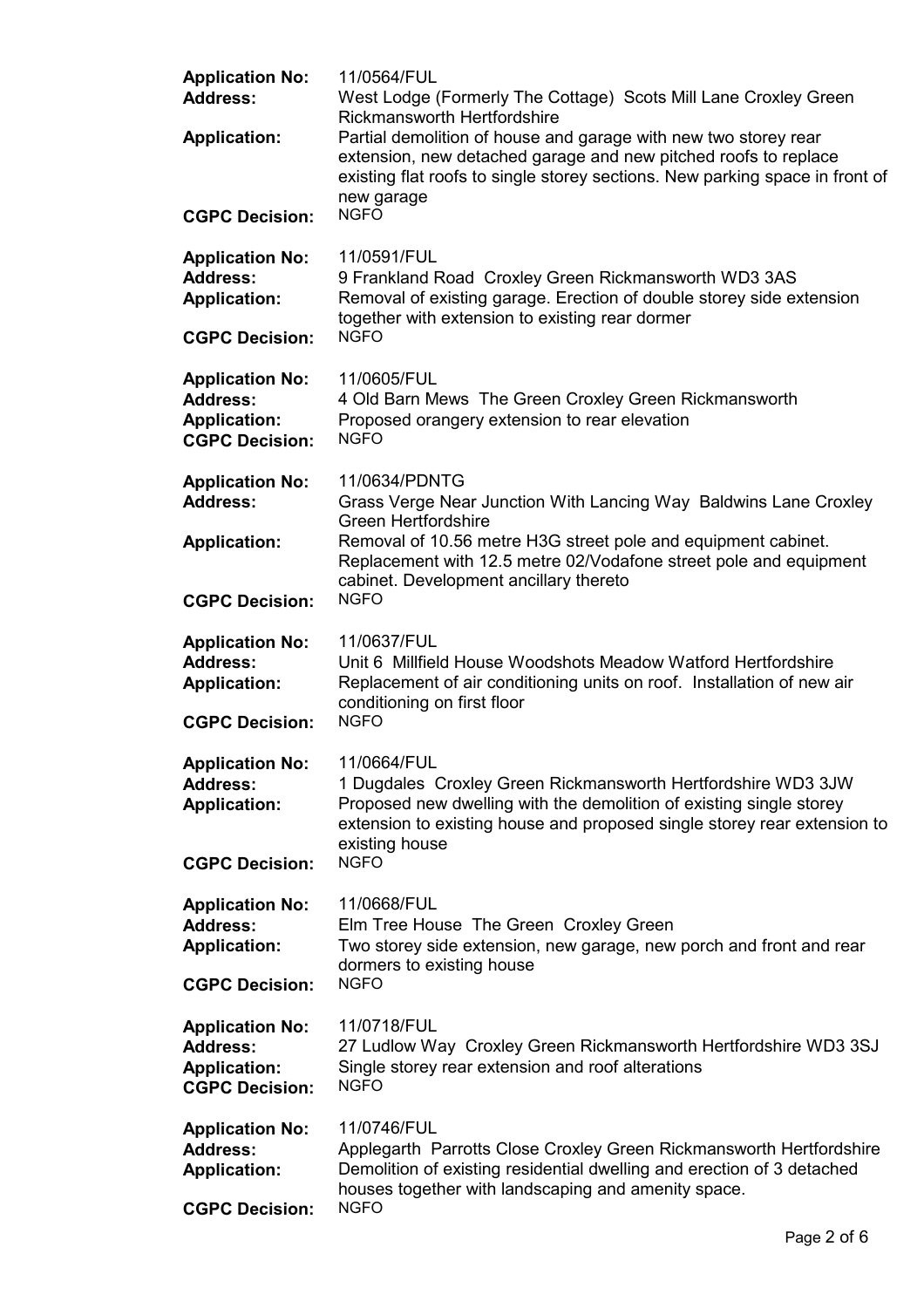| <b>Application No:</b><br><b>Address:</b><br><b>Application:</b>                          | 11/0747/CAC<br>Applegarth Parrotts Close Croxley Green Rickmansworth Hertfordshire<br>Demolition of existing residential dwelling and erection of 3 detached<br>houses together with landscaping and amenity space.<br><b>NGFO</b>                                                                                                                      |
|-------------------------------------------------------------------------------------------|---------------------------------------------------------------------------------------------------------------------------------------------------------------------------------------------------------------------------------------------------------------------------------------------------------------------------------------------------------|
| <b>CGPC Decision:</b>                                                                     |                                                                                                                                                                                                                                                                                                                                                         |
| <b>Application No:</b><br><b>Address:</b><br><b>Application:</b><br><b>CGPC Decision:</b> | 11/0758/LBC<br>Warren Cottage The Green Croxley Green Rickmansworth Hertfordshire<br>Listed Building Consent: Repairs to external walls and historic window,<br>replacing modern aluminium and timber windows with new timber<br>windows, roof strengthening works, improving energy performance,<br>internal repairs, updating services<br><b>NGFO</b> |
| <b>Application No:</b><br><b>Address:</b><br><b>Application:</b><br><b>CGPC Decision:</b> | 11/0761/FUL<br>1 Scots Hill Close Rickmansworth Hertfordshire WD3 3AF<br>Two storey side extension enlargement of rear dormer and single storey<br>side / rear extension to chalet bungalow<br><b>NGFO</b>                                                                                                                                              |
| <b>Application No:</b><br><b>Address:</b><br><b>Application:</b><br><b>CGPC Decision:</b> | 11/0770/FUL<br>55 Winton Drive Croxley Green Rickmansworth Hertfordshire WD3 3RB<br>Single storey rear and part side extension<br><b>NGFO</b>                                                                                                                                                                                                           |
| <b>Application No:</b><br><b>Address:</b><br><b>Application:</b><br><b>CGPC Decision:</b> | 11/0821/FUL<br>111 Frankland Road Croxley Green Rickmansworth WD3 3AS<br>Single storey side to rear extension and raised patio (revised)<br><b>NGFO</b>                                                                                                                                                                                                 |
| <b>Application No:</b><br><b>Address:</b><br><b>Application:</b><br><b>CGPC Decision:</b> | 11/0827/FUL<br>203 Baldwins Lane Croxley Green Rickmansworth WD3 3LH<br>Single storey side extension<br><b>NGFO</b>                                                                                                                                                                                                                                     |
| Certificate of Lawfulness - for Members information only                                  |                                                                                                                                                                                                                                                                                                                                                         |

| <b>Application No:</b> | 11/0716/CLPD                                                                                                                                                   |
|------------------------|----------------------------------------------------------------------------------------------------------------------------------------------------------------|
| <b>Address:</b>        | 14 Copthorne Road Croxley Green                                                                                                                                |
| <b>Application:</b>    | Certificate of Lawfulness Proposed Use: Conversion of integral garage to<br>habitable room, infilling rear porch and remodelling kitchen/dining room<br>layout |
| <b>CGPC Decision:</b>  | <b>Noted</b>                                                                                                                                                   |

# PD1582/11 Recent Decisions by Three Rivers District Council

# APPROVED

| <b>Reference No:</b>  | 11/0101/FUL                                |
|-----------------------|--------------------------------------------|
| <b>Address:</b>       | Warren Cottage The Green Croxley Green     |
| <b>Application:</b>   | Proposed single storey side/rear extension |
| <b>CGPC Decision:</b> | NGFO.                                      |
| <b>TRDC Decision:</b> | Approved                                   |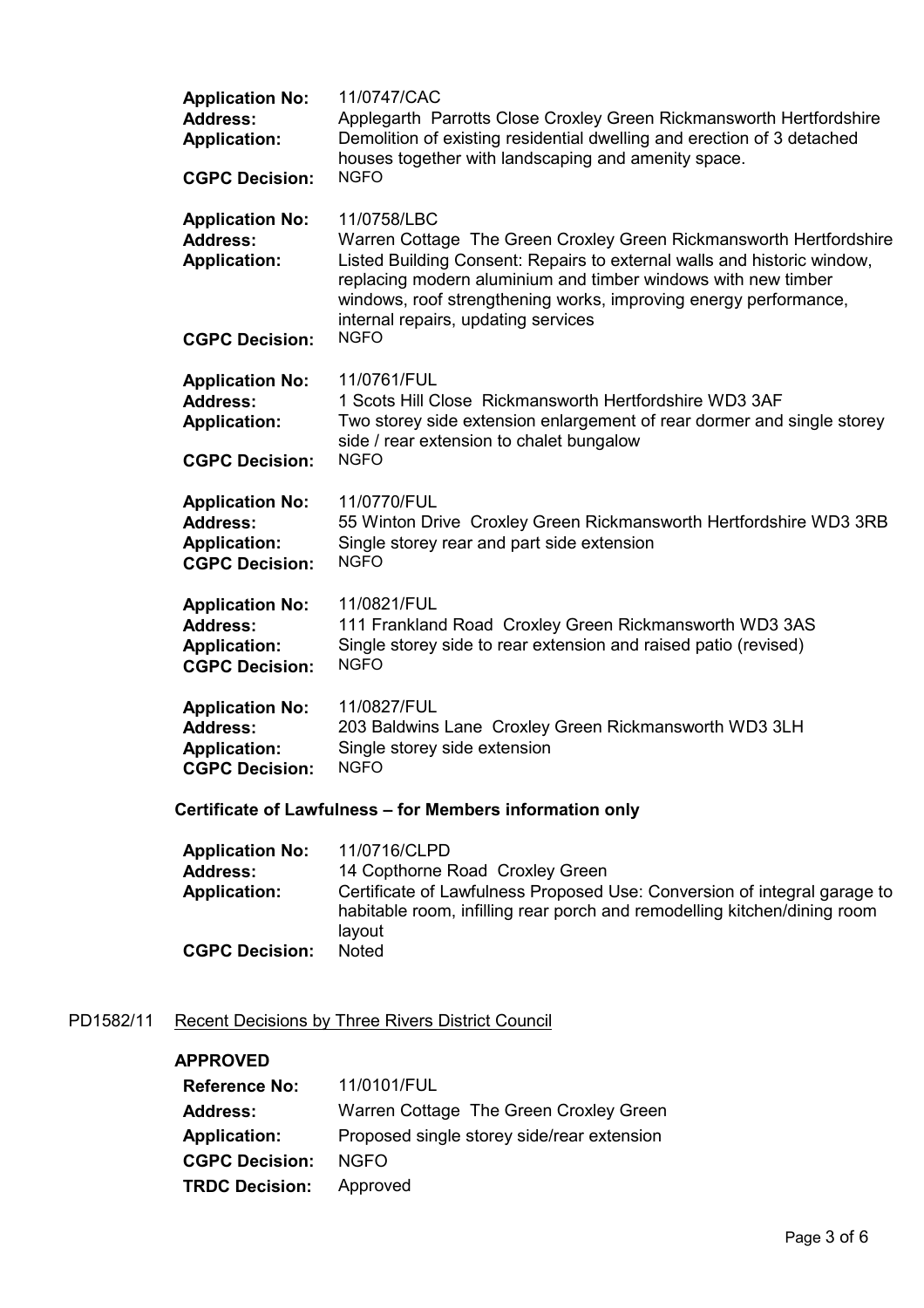| <b>Reference No:</b>                                                                                             | 11/0102/LBC                                                                                                                                                                                                                       |
|------------------------------------------------------------------------------------------------------------------|-----------------------------------------------------------------------------------------------------------------------------------------------------------------------------------------------------------------------------------|
| <b>Address:</b>                                                                                                  | Warren Cottage The Green Croxley Green                                                                                                                                                                                            |
| <b>Application:</b>                                                                                              | Listed Building Consent: Proposed single storey side/rear extension                                                                                                                                                               |
| <b>CGPC Decision:</b>                                                                                            | <b>NGFO</b>                                                                                                                                                                                                                       |
| <b>TRDC Decision:</b>                                                                                            | Approved                                                                                                                                                                                                                          |
| <b>Reference No:</b>                                                                                             | 11/0302/FUL                                                                                                                                                                                                                       |
| <b>Address:</b>                                                                                                  | 1 Dorrofield Close Croxley Green Rickmansworth                                                                                                                                                                                    |
| <b>Application:</b>                                                                                              | Single storey rear and two storey side extension and raised patio                                                                                                                                                                 |
| <b>CGPC Decision:</b>                                                                                            | <b>NGFO</b>                                                                                                                                                                                                                       |
| <b>TRDC Decision:</b>                                                                                            | Approved                                                                                                                                                                                                                          |
| <b>Reference No:</b>                                                                                             | 11/0308/FUL                                                                                                                                                                                                                       |
| <b>Address:</b>                                                                                                  | 39 Sherborne Way Croxley Green Rickmansworth                                                                                                                                                                                      |
| <b>Application:</b>                                                                                              | Single storey rear extension                                                                                                                                                                                                      |
| <b>CGPC Decision:</b>                                                                                            | <b>NGFO</b>                                                                                                                                                                                                                       |
| <b>TRDC Decision:</b>                                                                                            | Approved                                                                                                                                                                                                                          |
| <b>Reference No:</b>                                                                                             | 11/0343/FUL                                                                                                                                                                                                                       |
| <b>Address:</b>                                                                                                  | 126 Winton Drive Croxley Green Rickmansworth                                                                                                                                                                                      |
| <b>Application:</b>                                                                                              | Single storey front extension                                                                                                                                                                                                     |
| <b>CGPC Decision:</b>                                                                                            | <b>NGFO</b>                                                                                                                                                                                                                       |
| <b>TRDC Decision:</b>                                                                                            | Approved                                                                                                                                                                                                                          |
| <b>Reference No:</b><br><b>Address:</b><br><b>Application:</b><br><b>CGPC Decision:</b><br><b>TRDC Decision:</b> | 11/0359/FUL<br>4 Lewes Way Croxley Green Rickmansworth<br>Demolition of existing conservatory and replace with a new single storey<br>extension<br><b>NGFO</b><br>Approved                                                        |
| <b>Reference No:</b>                                                                                             | 11/0368/FUL                                                                                                                                                                                                                       |
| <b>Address:</b>                                                                                                  | 148 Links Way Croxley Green Rickmansworth                                                                                                                                                                                         |
| <b>Application:</b>                                                                                              | Single storey rear extension                                                                                                                                                                                                      |
| <b>CGPC Decision:</b>                                                                                            | <b>NGFO</b>                                                                                                                                                                                                                       |
| <b>TRDC Decision:</b>                                                                                            | Approved                                                                                                                                                                                                                          |
| <b>Reference No:</b><br><b>Address:</b><br><b>Application:</b><br><b>CGPC Decision:</b><br><b>TRDC Decision:</b> | 11/0386/CLPD<br>4 Heckford Close Watford WD18 8WR<br>Certificate of Lawfulness Proposed Development: Proposed enclosure of<br>existing porch and loft conversion including dormer window construction<br><b>Noted</b><br>Approved |
| <b>Reference No:</b>                                                                                             | 11/0436/FUL                                                                                                                                                                                                                       |
| <b>Address:</b>                                                                                                  | 63 New Road Croxley Green Rickmansworth                                                                                                                                                                                           |
| <b>Application:</b>                                                                                              | Reinstatement of toilet facilities and extension of existing detached toilet                                                                                                                                                      |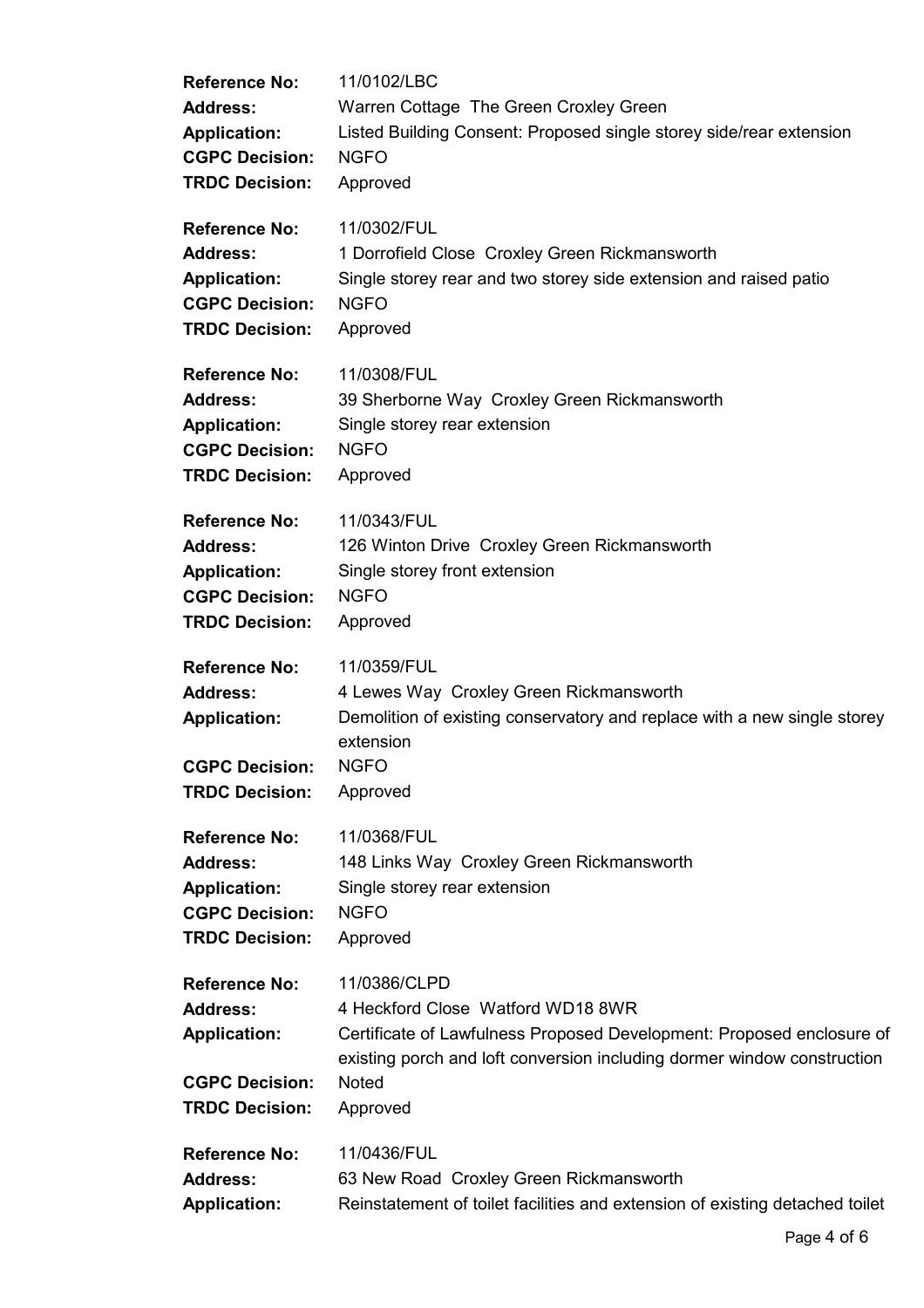| <b>CGPC Decision:</b><br><b>TRDC Decision:</b> | block<br><b>NGFO</b><br>Approved                                                                                                                                                                                                                                                                                          |
|------------------------------------------------|---------------------------------------------------------------------------------------------------------------------------------------------------------------------------------------------------------------------------------------------------------------------------------------------------------------------------|
| <b>Reference No:</b>                           | 11/0463/FUL                                                                                                                                                                                                                                                                                                               |
| <b>Address:</b>                                | 28 Canterbury Way Croxley Green Rickmansworth                                                                                                                                                                                                                                                                             |
| <b>Application:</b>                            | Single storey front side and rear and two storey side extension                                                                                                                                                                                                                                                           |
| <b>CGPC Decision:</b>                          | <b>NGFO</b>                                                                                                                                                                                                                                                                                                               |
| <b>TRDC Decision:</b>                          | Approved                                                                                                                                                                                                                                                                                                                  |
| <b>Reference No:</b>                           | 11/0468/RSP                                                                                                                                                                                                                                                                                                               |
| <b>Address:</b>                                | Newlands House The Green Croxley Green                                                                                                                                                                                                                                                                                    |
| <b>Application:</b>                            | Retrospective: Construction of new two storey detached house with roof<br>space accommodation and integral double garage in land to the rear of<br>'Woodlands'                                                                                                                                                            |
| <b>CGPC Decision:</b>                          | NGFO. However, it is considered tha Paragraph 9 of the Design<br>Solution Statement is not being adhered to namely that the grass verges<br>are vulnerable and temporary measures should be put in place before<br>building work commences to ensure that they are not damaged - please<br>refer to photographs supplied. |
| <b>TRDC Decision:</b>                          | Approved                                                                                                                                                                                                                                                                                                                  |
| <b>Reference No:</b>                           | 11/0471/RSP                                                                                                                                                                                                                                                                                                               |
| <b>Address:</b>                                | Beech House The Green Croxley Green                                                                                                                                                                                                                                                                                       |
| <b>Application:</b>                            | Retrospective: Construction of new two storey detached house with roof<br>space accommodation and integral double garage in land to the rear of<br>'Tweedside'                                                                                                                                                            |
| <b>CGPC Decision:</b><br><b>TRDC Decision:</b> | NGFO but note comments made under Application 11/0468/RSP above.<br>Approved                                                                                                                                                                                                                                              |

### REFUSED

| <b>Reference No:</b>  | 11/0273/FUL                                                                                    |
|-----------------------|------------------------------------------------------------------------------------------------|
| <b>Address:</b>       | 199 Watford Road Croxley Green Rickmansworth                                                   |
| <b>Application:</b>   | Garden building at end of rear garden for use as a dog parlour by the<br>owner of the property |
| <b>CGPC Decision:</b> | NGFO.                                                                                          |
| <b>TRDC Decision:</b> | Refused:                                                                                       |

1 The garden building for use as a dog parlour, by reason of the nature of the proposed use in conjunction with the size, layout and design of the building, would not be incidental to the existing single family dwellinghouse and would result in significant activity and disturbance detrimental to the amenities of surrounding residents. This would be contrary to Policies GEN1, GEN3 and Appendices 1 and 2 of the Three Rivers Local Plan 1996-2011.

Page 5 of 6 2 The garden building for use as a dog parlour, by reason of its access via a private road and its potential access from Watford Road, a